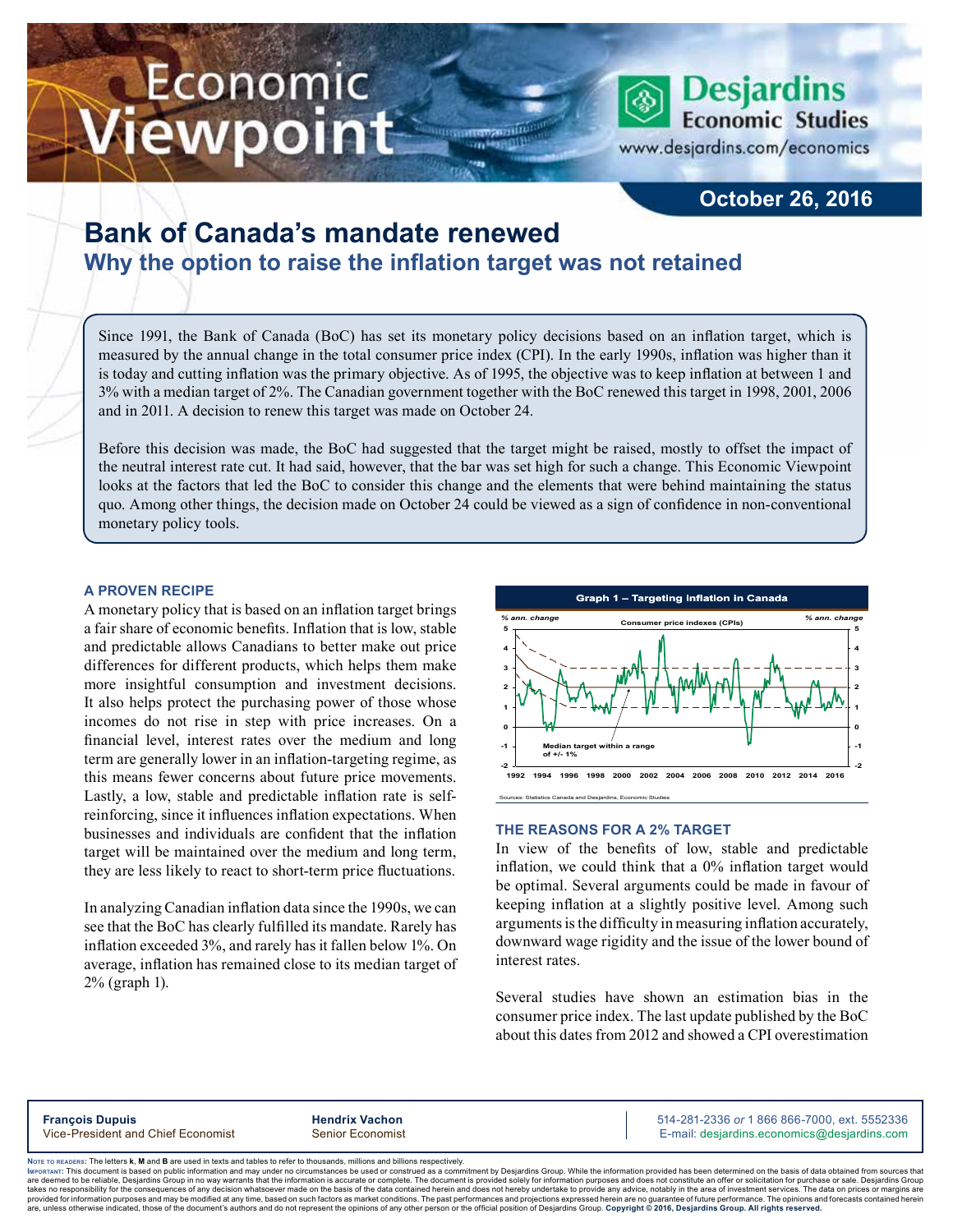

of about 0.5% per year for the period of 2005-2011.<sup>1</sup> This bias would be attributable to poorly captured changes in consumption habits, changes in traffic at different retail outlets and a poor accounting of product quality. Considering this bias, targeting a 2% rate of inflation would be more like targeting a rate of 1.5%. That the methodology used to calculate the CPI has changed since 2012 is of note. For example, the benchmark consumption basket is updated more often, which could have trimmed the bias tied to changes in consumption habits, including the introduction of new products.

With regard to downward wage rigidity, targeting an inflation rate that is too low could hinder the adjustments that would spur job creation and boost the economy. Real salary decreases may be required when the unemployment rate is high and the economy is not running at full capacity. This does not mean that nominal salaries, which include the effect of inflation, should fall. It is generally recognized that workers have little inclination to see their wages cut. However, they seem to be more open to accepting salary growth that runs below expected inflation, which equates to a reduced salary in real terms. With an annual inflation rate converging closer to 2%, real salaries fall as soon as nominal salaries rise by less than 2%.

The most restrictive element in lowering the inflation target is the issue of the lower bound of interest rates. The central banks' inability to reduce their key interest rates below a certain level may prevent them from providing enough economic stimulus. Some flexibility can be achieved by analyzing the problem from the viewpoint of real interest rates, or the nominal interest rates minus expected inflation. Higher inflation expectations weaken real interest rates, which can even push them deep into negative territory. In an inflation-targeting regime, inflation expectations tend to converge toward the target if the central bank is credible. Selecting a higher target would therefore increase the monetary authorities' wiggle room to cut real interest rates and kick-start the economy if need be.

#### **A NEW PROBLEM WITH THE DROP OF THE NEUTRAL INTEREST RATE**

The various arguments in favour of an inflation rate above 0% have prompted the BoC to maintain a 2% median target since 1995. Several other central banks have adopted a similar target (table 1). However, a new issue have been raised with the drop of the neutral interest rate: it increases the likelihood of reaching the lower bound of interest rates.

| <b>Countries and monetary zones</b> | <b>Inflation targets</b> |
|-------------------------------------|--------------------------|
| Canada                              | $2\% +1 - 1\%$           |
| <b>United States</b>                | 2%                       |
| Euro zone                           | $< 2\%$                  |
| United Kingdom                      | 2%                       |
| Sweden                              | 2%                       |
| Norway                              | 2.5%                     |
| Switzerland                         | $< 2\%$                  |
| Iceland                             | $2.5\% +1.1.5\%$         |
| Japan                               | 2%                       |
| South Korea                         | 2%                       |
| Australia                           | $2 - 3%$                 |
| New Zealand                         | $1 - 3%$                 |

The neutral interest rate is the overnight rate we should see when economic activity is humming at full potential and inflation is at its target, once all the cyclical shocks have settled. The BoC estimates that the real neutral interest is now between 0.75 and 1.75%, meaning between 2.75 and 3.75% with target inflation added.<sup>2</sup> The previous estimate was about 3% in real terms and close to 5% with target inflation added. The decrease in average economic growth is cited as one the reasons for the neutral rate cut. The increase in the global savings rate is also singled out.

Based on the estimates conducted by BoC researchers, the probability that the overnight rate will be reduced to 0% has jumped from near 5% to close to 15% due to the neutral rate cut.<sup>3</sup> Increasing the inflation target would slash this probability.

<sup>2</sup> Bank of Canada, *Monetary Policy Report*, April 2016, page 16.

Rhys R. Mendes, *The Neutral Rate of Interest in Canada*, Discussion Paper 2014-5, Bank of Canada, September 2014.

<sup>3</sup> Oleksiy Kryvtsov and Rhys R. Mendes, *The Optimal Level of the Inflation Target: A Selective Review of the Literature and Outstanding Issues*, Discussion Paper 2015-8, Bank of Canada, October 2015.

<sup>1</sup> Patrick Sabourin, "Measurement Bias in the Canadian Consumer Price Index: An Update," Bank of Canada Review, Summer 2012.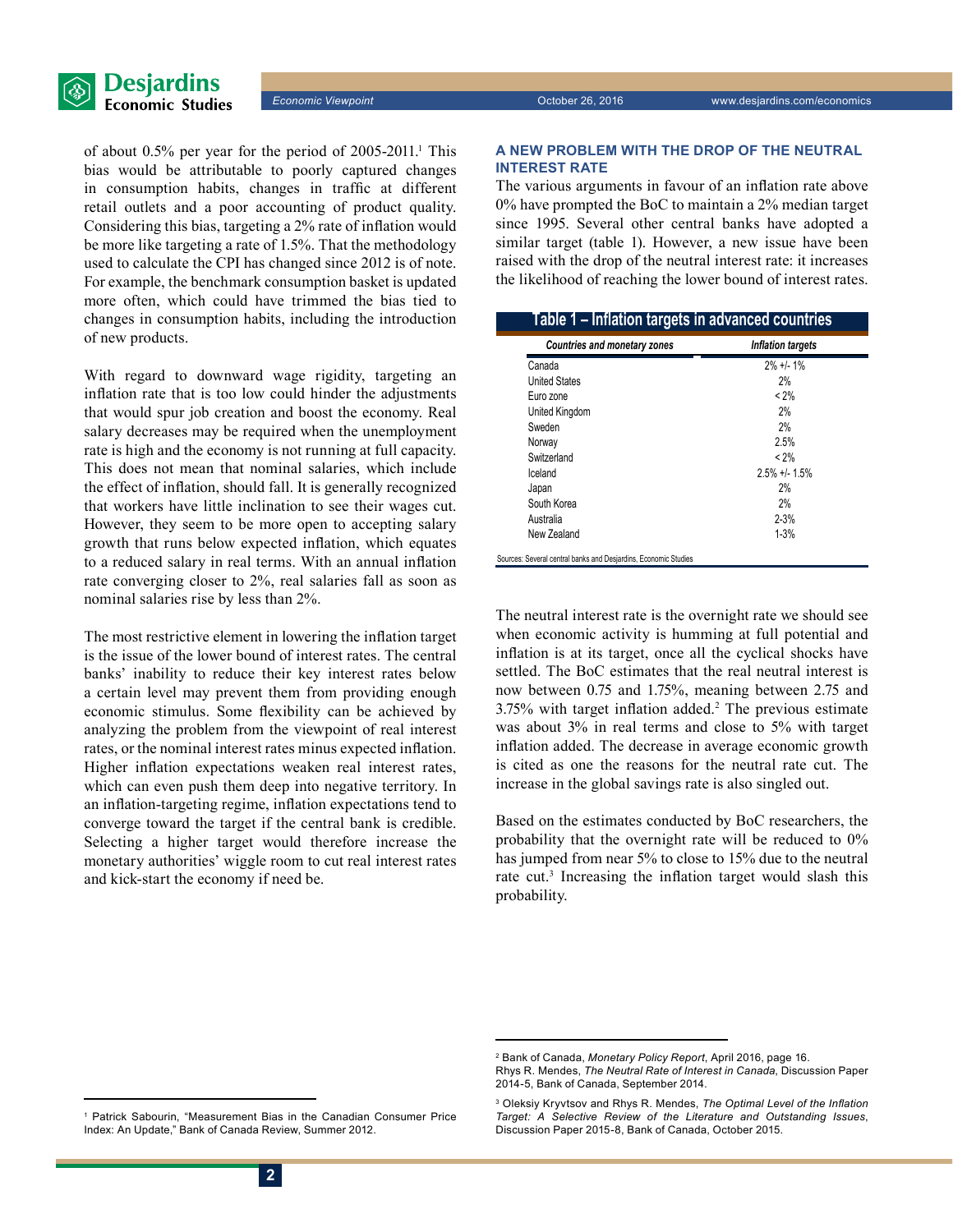#### **THE INTERVENTION LIMIT HAS BEEN PUSHED LOWER**

An overnight rate between 0% and 0.25% has long been considered as the bottom intervention limit. However, given that many central banks reached that limit after the financial crisis of 2008-2009, new tools have been adopted to keep easing monetary conditions. Such tools include forward guidance, massive asset purchases and the adoption of negative interest rates.

Forward guidance is information that central banks provide about the future path of key interest rates. Guidance can be formulated in various ways. For example, the horizon of time during which interest rates are expected to remain low can be clearly defined, or not, and conditions or thresholds based on certain variables can be added to the wording. This tool is generally effective for changing expectations about key interest rates and, through a ricochet effect, for influencing longer-term interest rates. It would also help improve the predictability of short-term yields over the near term, as well as affect the sensitivity of financial variables to economic news.4

Massive purchases of assets, also referred to as quantitative easing (QE), are another way of taking action on interest rates over the longer term. The term premium tends to decrease when this tool is used. The traditional monetary policy channels are also called into play. Asset purchases increase the quantity of lendable funds, thereby encouraging credit. They also have an influence on asset prices, and thus can have a positive effect on wealth. Lastly, the exchange rate tends to depreciate when a central bank uses QE.

Negative interest rates are a more direct way to lower the intervention limit of central banks. Experience has shown that financial markets can adapt quite easily to negative rates. The transmission to the economy takes place through the same channels as traditional rate cuts.

#### **STILL, THERE ARE SOME RESERVATIONS ABOUT THESE NEW TOOLS**

If we could keep lowering key interest rates into negative territory indefinitely, the problem of the lower bound would simply not exist. In a speech given in December 2015, Stephen Poloz indicated that the limit for the overnight rate was around -0.5%.<sup>5</sup> More details about that threshold were provided in an article published in the Bank of Canada Review, in the spring of 2016.<sup>6</sup> That limit stemmed, essentially, from the risk that depositors would massively convert their assets into cash in order to avoid paying interest.

Doubts have also been raised about the effectiveness of pushing interest rates into negative territory, since it appears to fall short of that associated with similar rate cuts in positive territory.7 This could be partly due to a weaker pass-through to retail interest rates. Financial institutions in particular could worry about losing customers, if they were to go too far in lowering interest rates on savings.

Other non-traditional tools are not without flaws. A paper published by the BoC expresses reservations about the use of QE.8 In particular, the effect on the term premium could be weaker for a small, open economy like Canada. In general, it would also seem that the higher the amounts involved, the less effective this tool becomes. This does not take the costs into account. Applying measures that keep interest rates extremely low for a very long time can lead to problems, in particular for savers, pension funds and life insurance companies. As for the financial markets, they can face liquidity problems if too many assets of the same category are bought up by the central bank. Governments can also suffer over the long term, if the ease with which they can issue debt encourages them to become less disciplined with their budgets.

<sup>&</sup>lt;sup>5</sup> Stephen Poloz, *Prudent Preparation: The Evolution of Unconventional Monetary Policies*, Address to the Empire Club of Canada, Toronto, December 8, 2015.

<sup>6</sup> Jonathan Witmer and Jing Yang, "Estimating Canada's Effective Lower Bound," *Bank of Canada Review*, spring 2016.

<sup>7</sup> Harriet Jackson, *The International Experience with Negative Policy Rates*, Staff Discussion Paper 2015-13, Bank of Canada, November 2015.

<sup>8</sup> Abeer Reza, Erice Santor and Lena Suchanek, *Quantitative Easing as a Policy Tool Under the Effective Lower Bound*, Staff Discussion Paper 2015- 14, Bank of Canada, November 2015.

<sup>4</sup> Karyne Charbonneau and Lori Rennison, *Forward Guidance at the Effective Lower Bound: International Experience*, Staff Discussion Paper 2015-15, Bank of Canada, November 2015.